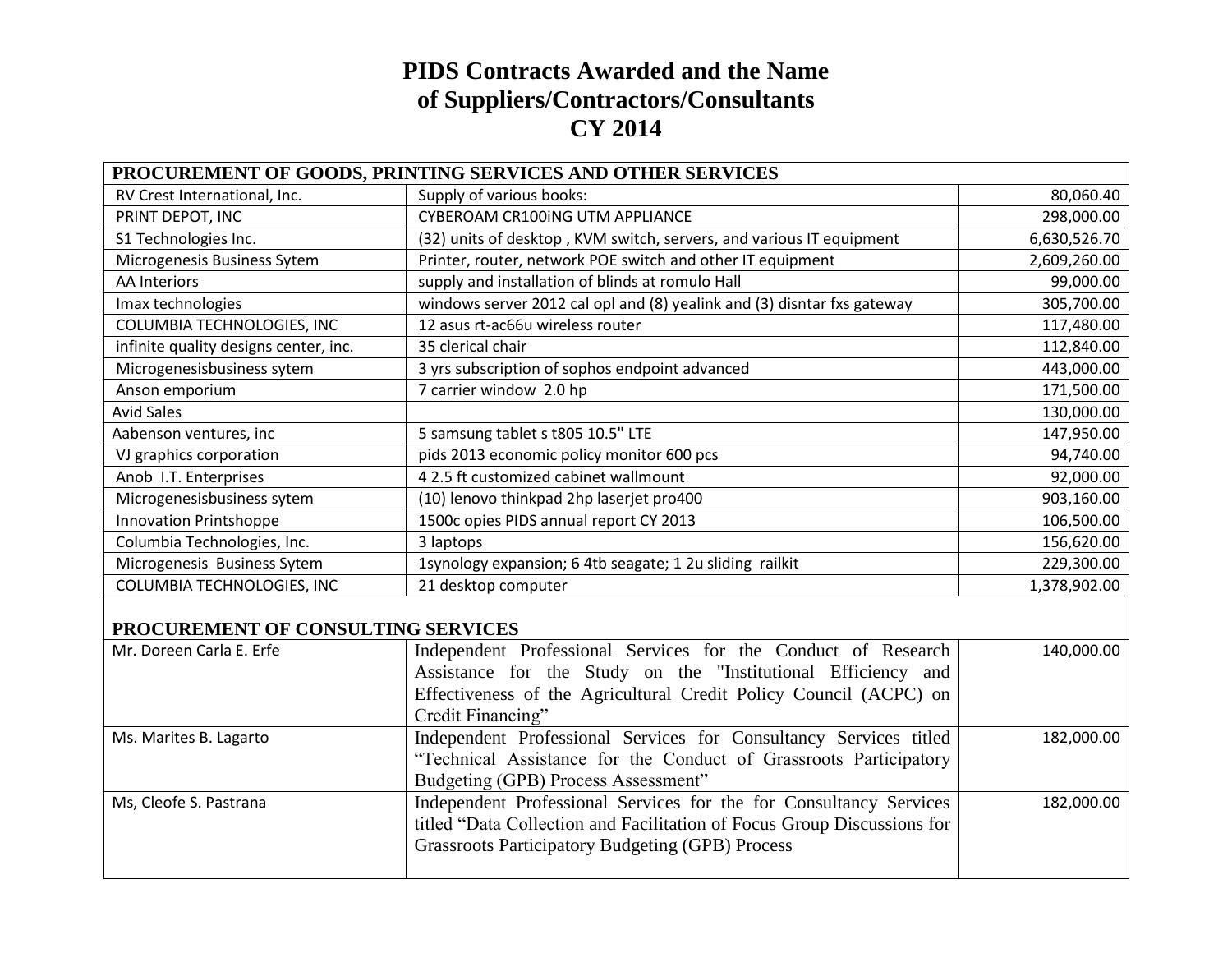| Ms. Joyce Anne C. Marie T. MaramotMs. | Independent Professional Services for the conduct of the Consultancy   | 112,500.00   |
|---------------------------------------|------------------------------------------------------------------------|--------------|
| Joyce Anne C. Marie T. Maramot        | Service conduct of the Preliminary Assessment, Evaluation Design       |              |
|                                       | and Baseline for Students Grants-in-Aid for Poverty Alleviation (SGP-  |              |
|                                       | PA)                                                                    |              |
| Dr. Leonardo A. Lanzona, Jr.          | Independent Profesional Services for the conduct of the Consultancy    | 200,000.00   |
|                                       | Service Services titled "A Review of Labor Laws and Its Effects on     |              |
|                                       | the Philippine Economy"                                                |              |
| Ms. Soraya Patria G. Ututalum         | Independent Professional Services for the conduct of the Consultancy   | 135,000.00   |
|                                       | Service Services titled "Technical Assistance for the Conduct of of    |              |
|                                       | Research Project APEC 2015-Tourism Promotion Study"                    |              |
| Ms. Erika Angeli Segundo              | Independent Professional Services for the Project Management for       | 180,000.00   |
|                                       | Grants-in-Aid for Research, Development and Extention (RDE) for        |              |
|                                       | State Universities and Colleges (SUCs)                                 |              |
| Dr. Ramonette B. Serafica             | Independent Professional Servicesfor the conduct of the study titled   | 300,000.00   |
|                                       | "Research and Support for Developing APEC 2015 Agenda on               |              |
|                                       | Services"                                                              |              |
| Mr. Leonardo Ramon R. Dela Cruz       | Independent Professional Services for the conduct of the study titled  | 140,000.00   |
|                                       | "Development of Massive Open Online Courses (MOOCS) in the             |              |
|                                       | Philippines"                                                           |              |
| Mr. Honesto R. Nuqui                  | Independent Professional Services for the conduct of the study titled  | 1,050,000.00 |
|                                       | "Reviewing the Normative Funding Formula for SUCs MOOE in the          |              |
|                                       | 2014 and 2015 GAA"                                                     |              |
| Dr. Emmanuel S. De Dios               | Independent Professional Services for the conduct of the study titled  | 200,000.00   |
|                                       | "The MOOCS Forum: A Synthesis, and Future Prospects Towards            |              |
|                                       | Modernizing Learning in the Philippines"                               |              |
| Mr. Oscar F. Picazo                   | Independent Professional Services for the conduct of the study titled  | 210,000.00   |
|                                       | "Technical Assistance and Management of the APO-PIDS Purchasing        |              |
|                                       | Study in the Philippines (RESYST PROJECT)"                             |              |
| Dr. Beverly Lorraine Chua Ho          | Independent Professional Services for the Data Collection and Analysis | 230,000.00   |
|                                       | for the APO-PIDS Purchasing Study in the Philippines (RESYST)          |              |
|                                       | PROJECT)                                                               |              |
| Mr. Oscar F. Picazo                   | Independent Professional Services for the conduct of the study titled  | 479,700.00   |
|                                       | "Impact Evaluation of the Health Facilities Enchancement Program       |              |
|                                       | Using Propensity Score Matching Design"                                |              |
| Dr. Alexis M. Fillone                 | Independent Professional Services for the conduct of the study titled  | 300,000.00   |
|                                       | "Rail Connectivity if Economic Zones and Ports: A System-wide          |              |
|                                       | Study of the Logistics Industry in the Greater Capital Region"         |              |
|                                       |                                                                        |              |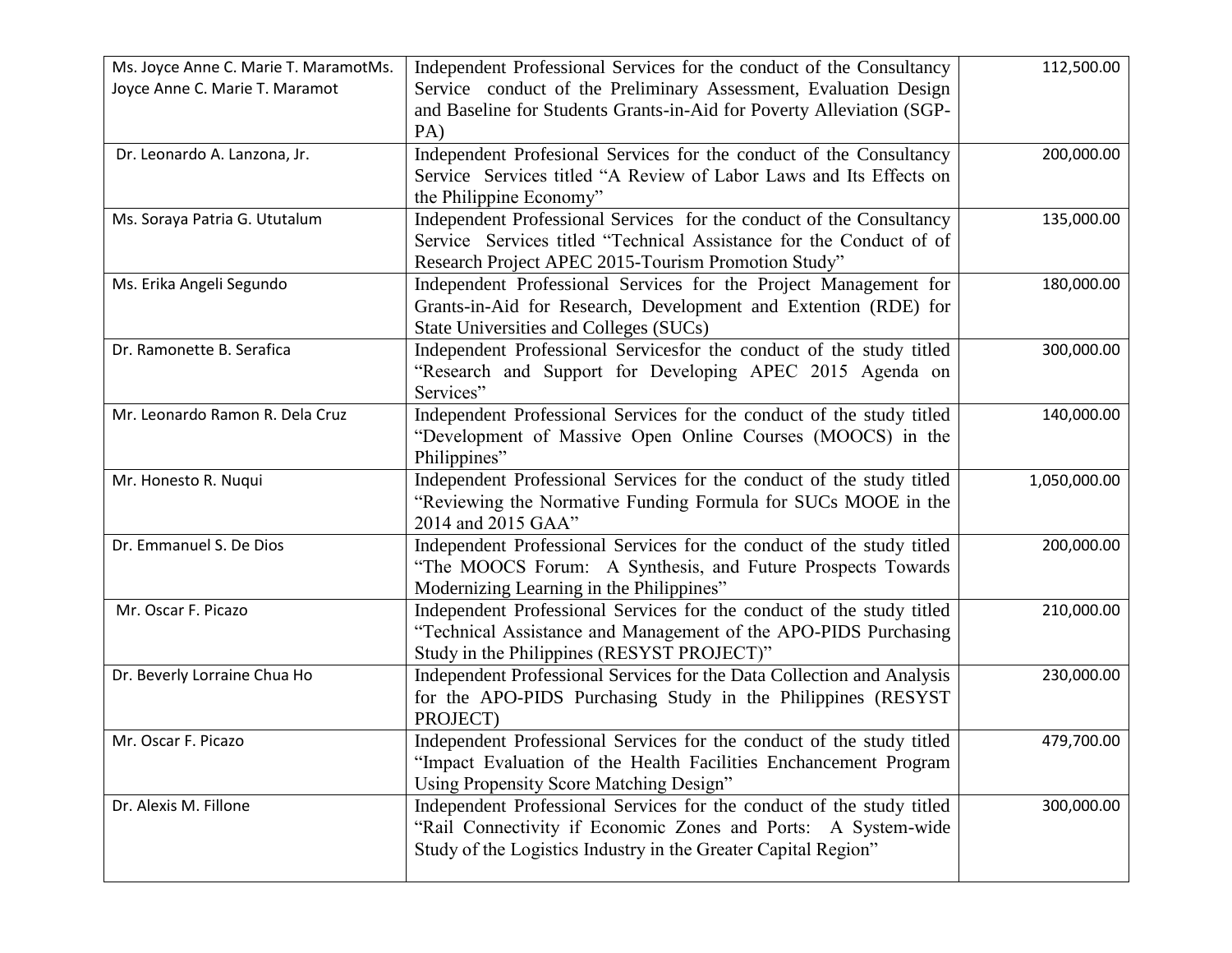| Dr. Noriel Christopher C. Tiglao | Independent Professional Services for the conduct of the study titled<br>"Port and Location Preference of Shippers and Logistics Services<br>Providers: A System-wide Study of the Logistics Industry in the<br>Greater Capital Region"                                   | 300,000.00 |
|----------------------------------|---------------------------------------------------------------------------------------------------------------------------------------------------------------------------------------------------------------------------------------------------------------------------|------------|
| Dr. Epictetus E. Patalinhug      | Independent Professional Services for the conduct of the study titled<br>"Regulatory Environment and Trucking and Other Landside Movement<br>of Goods: A System-Wide Study of the Logistics Industry in the<br>Greater Capital Region"                                    | 600,000.00 |
| Ms. Joyce Anne Marie T. Maramot  | Independent Professional Services for the conduct of the study titled<br>"Phase 2 of Research Assistance for Grassroots Participatory<br>Budgeting (GPB) Assessment"                                                                                                      | 52,500.00  |
| Ms. Marites B. Lagaro            | Independent Professional Services for the conduct of the study titled<br>"Phase 2 of Technical Assistance for Grassroots Participatory<br>Budgeting (GPB) Assessment"                                                                                                     | 122,000.00 |
| Ms. Cleofe S. Pastrana           | Independent Professional Services for the conduct of the study titled<br>"Phase 2 of Data Collection for Grassroots Participatory Budgeting<br>(GPB) Assessment"                                                                                                          | 122,500.00 |
| Dr. Ana Maria L. Tabunda         | Independent Professional Services for the conduct of the study titled<br>"Survey Statistician and Econometrician for Process Evaluation of the<br>School Health and Nutrition Program (SHNP) of the Department of<br>Education (DepEd)"                                   | 488,000.00 |
| Dr. Jeffrey J. Tejada            | Independent Professional Services for the conduct of consultancy<br>services titled "Statistical Consultancy and Sampling Design for<br>CHED Graduate Tracer Study 2013 (GTS 2013) under the CHED<br>Project                                                              | 300,000.00 |
| Dr. George Manzano               | Independent Professional Services for the conduct of the study titled<br>"Institutional Review of the Philippine Institute for Development<br>Studies:<br>A Perspective from a Private Educational Institution<br>Academician"                                            | 300,000.00 |
| Dr. Dante B. Canlas              | Independent Professional Services for the conduct of the study titled<br>"Institutional Review of the Philippine Institute for Development<br>Studies:<br>A Perspective from a Public Educational Institution<br>Academician"                                             | 300,000.00 |
| Dr. Imelda Angeles-Agdeppa       | Independent Professional Services for the consultancy service entitled<br>"Technical Assistance to the Health and Nutrition Specialist<br>Component of the Impact Evaluation of the School Health and<br>Nutrition Program (SHNP) of the Department of Education (DepED)" | 240,000.00 |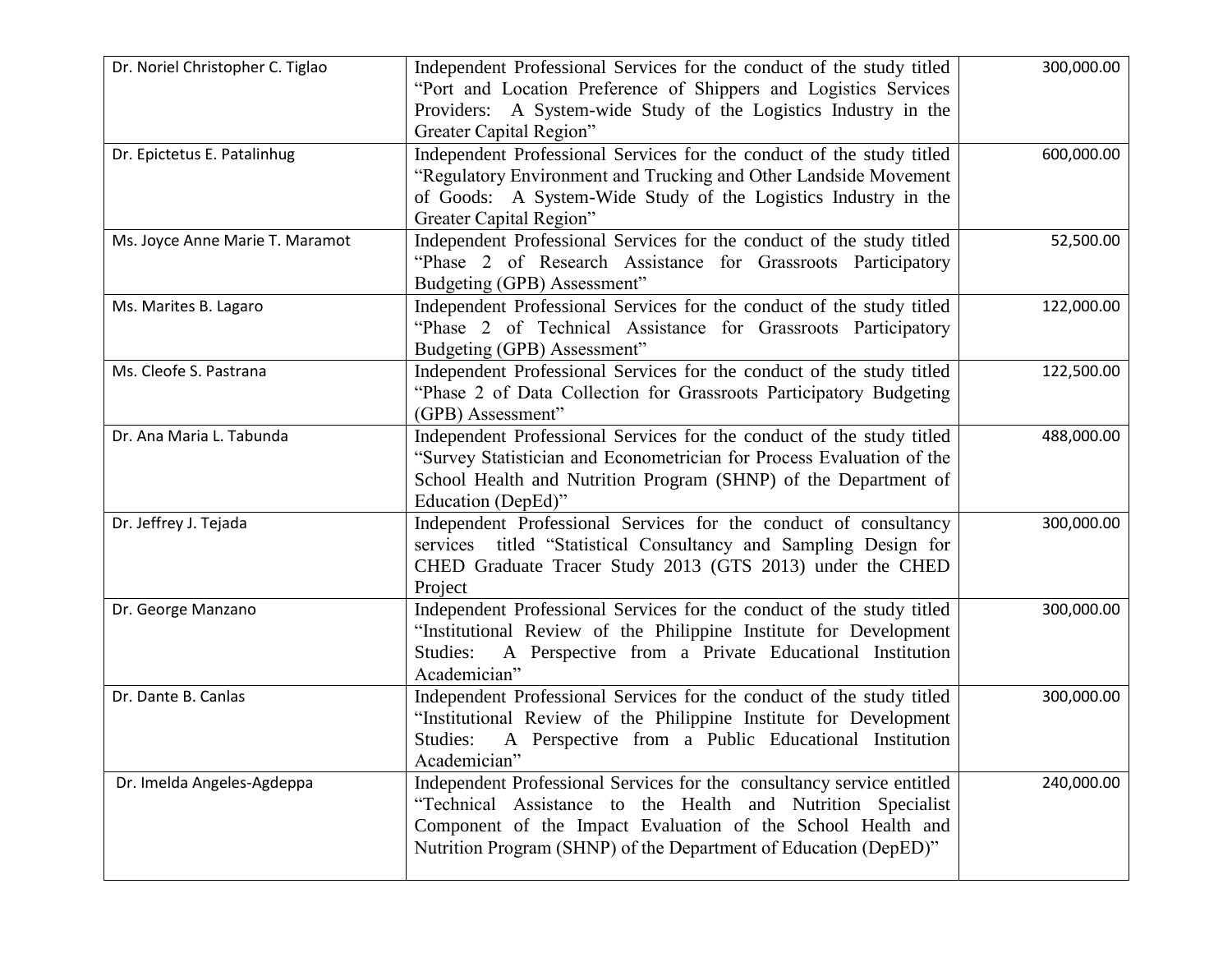| Ms. Larraine Z. Bolaños                                   | Independent Professional Services for the Research Assistance for the<br>Rapid Assessment of SEA-K Scheme                                                                                                                            | 162,000.00   |
|-----------------------------------------------------------|--------------------------------------------------------------------------------------------------------------------------------------------------------------------------------------------------------------------------------------|--------------|
| Ms. Maria Guia S. De Guzman                               | Independent Professional Services for the Consultancy Service titled<br>"Service and Research Assistance for the Grants-in-Aid for RDE for<br><b>SUCs Project"</b>                                                                   | 270,000.00   |
| Ms. Pia May G. Agate                                      | Independent Professional Services for the Consultancy Service titled<br>"Research Assistance to the Study on Utilization and Impacts of the<br>Road Users' Tax in the Philippines"                                                   | 120,000.00   |
| Ms. Ma. Sehilah G. Napalang                               | Independent Professional Services for the Consultancy Service titled<br>"Technical Assistance to the Study on Utilization and Impacts of the<br>Motor Vehicle User's Charge (MVUC)"                                                  | 360,000.00   |
| Mr. Ruperto P. Alonzo                                     | Independent Professional Services for the conduct of the study titled<br>"Assessment of Planning and Programming for Capital Projects at the<br>National Agency Levels"                                                              | 450,000.00   |
| Drs. Ramon L. Clarete, Myrna S. Austria<br>and Emma Porio | Independent Professional Services for the conduct of the in-house<br>research project titled "Formulating the Research Agenda of the<br>Philippine Institute for Development Studies 2015-2019"                                      | 750,000.00   |
| <b>Nexus Agribusiness Solutions</b>                       | Independent Professional Services for the conduct of the study titled<br>"Rapid Appraisal of Postharvest Facilities"                                                                                                                 | 2,793,315.00 |
| Ms. Erika Angeli Segundo                                  | Independent Professional Services for the conduct of the study titled<br>"Project Management for the Graduate Tracer Study (GTS 2014)"                                                                                               | 90,000.00    |
| Ms.Denise Valerie Silfverberg                             | Independent Professional Services for the conduct of the study titled<br>"Technical Assistance for the Review and Assessment of Programs<br>Offered by State Colleges and Universities-Part 4"                                       | 90,000.00    |
| Ms.Clarence Colleen Q. Manuel                             | Independent Professional Services for the conduct of the study titled<br>"Technical Assistance for Grassroots Participatory Budgeting (GPB)FY2016<br>Process Assessment -Rural Non-Kalahi CIDSS Minicipality in Agusan del<br>Norte" | 350,000.00   |
| Mr. Skilty C. Labastilla                                  | Independent Professional Serrvices for the conduct of the study titled<br>Assistance for Grassroots<br>"Technical<br>Participatory<br>Budgeting<br>(GPB)FY2016 Process Assessment - Urban Municipality in Agusan<br>del Norte        | 350,000.00   |
| Mr. Arkin A. Arboneda                                     | Independent Professional Services for the conduct of the study titled<br>"Documentation for Grassroots Participatory Budgeting (GPB)FY2016<br>Process Assessment for Camarines Sur"                                                  | 150,000.00   |